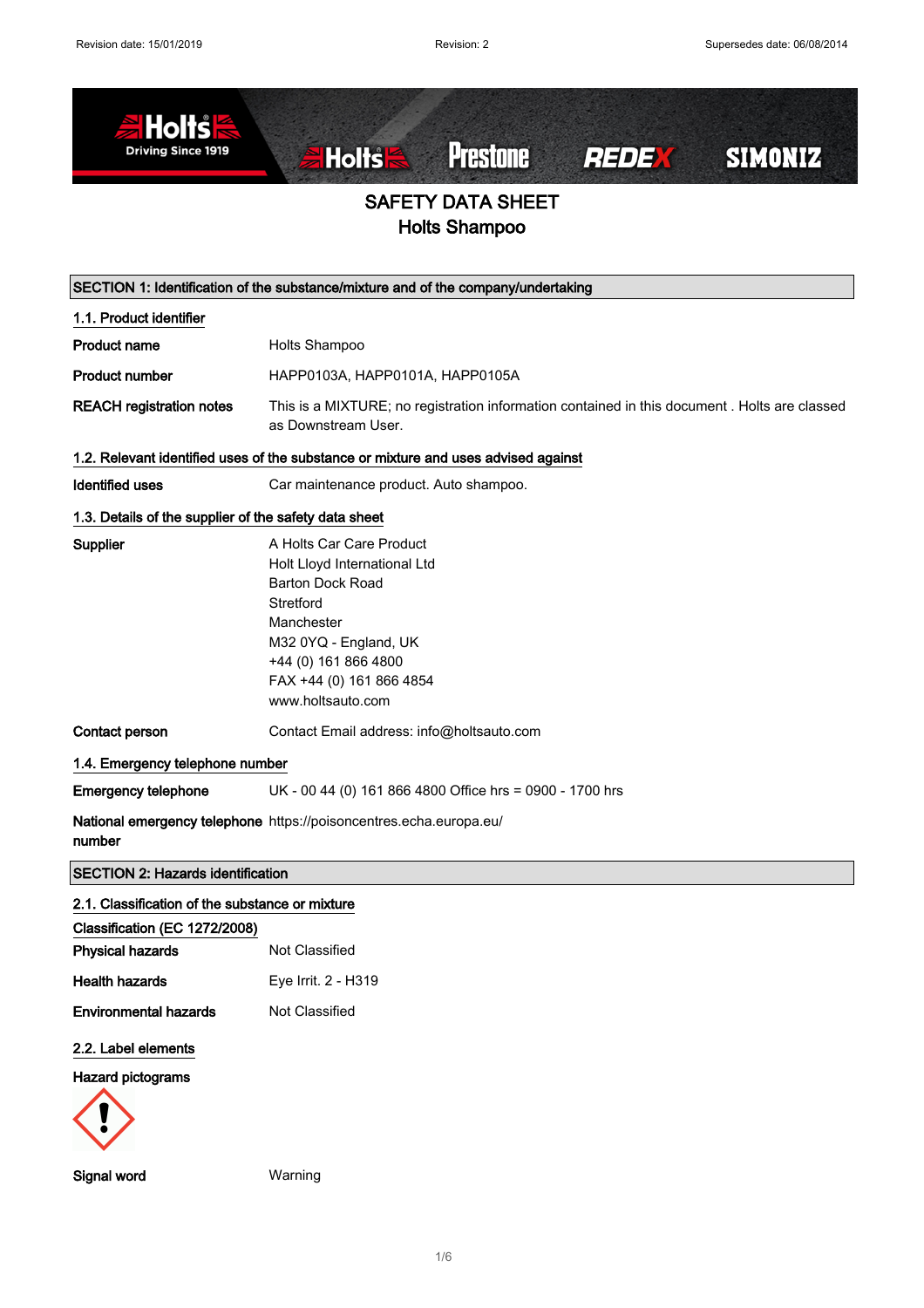| <b>Hazard statements</b>                  | H319 Causes serious eye irritation.<br>EUH208 Contains. May produce an allergic reaction.                                                                                                                                                                                                                                                                                                                                                                                                            |
|-------------------------------------------|------------------------------------------------------------------------------------------------------------------------------------------------------------------------------------------------------------------------------------------------------------------------------------------------------------------------------------------------------------------------------------------------------------------------------------------------------------------------------------------------------|
| <b>Precautionary statements</b>           | P102 Keep out of reach of children.<br>P101 If medical advice is needed, have product container or label at hand.<br>P264 Wash contaminated skin thoroughly after handling.<br>P280 Wear protective gloves/ protective clothing/ eye protection/ face protection.<br>P305+P351+P338 IF IN EYES: Rinse cautiously with water for several minutes. Remove<br>contact lenses, if present and easy to do. Continue rinsing.<br>P501 Dispose of contents/ container in accordance with local regulations. |
| Detergent labelling                       | $\leq$ 5% amphoteric surfactants, $\leq$ 5% anionic surfactants, $\leq$ 5% perfumes, Contains 1,2-<br>BENZISOTHIAZOL-3(2H)-ONE, 2-Methylisothiazolin-3-one                                                                                                                                                                                                                                                                                                                                           |
| Supplementary precautionary<br>statements | P337+P313 If eye irritation persists: Get medical advice/ attention.                                                                                                                                                                                                                                                                                                                                                                                                                                 |
| 2.3. Other hazards                        |                                                                                                                                                                                                                                                                                                                                                                                                                                                                                                      |
| The product does not contain              |                                                                                                                                                                                                                                                                                                                                                                                                                                                                                                      |

any substance that is classified as PBT or vPvB

# SECTION 3: Composition/information on ingredients

| 3.2. Mixtures         |                      |                                                      |            |
|-----------------------|----------------------|------------------------------------------------------|------------|
| SODIUM HYDROXIDE      |                      |                                                      | $\leq 1\%$ |
| CAS number: 1310-73-2 | EC number: 215-185-5 | REACH registration number: 01-<br>2119457892-27-XXXX |            |
| Classification        |                      |                                                      |            |

Skin Corr. 1A - H314 Eye Dam. 1 - H318

The full text for all hazard statements is displayed in Section 16.

# SECTION 4: First aid measures

| 4.1. Description of first aid measures                           |                                                                                                                                                                                                                                                         |  |
|------------------------------------------------------------------|---------------------------------------------------------------------------------------------------------------------------------------------------------------------------------------------------------------------------------------------------------|--|
| General information                                              | Treat symptomatically.                                                                                                                                                                                                                                  |  |
| <b>Inhalation</b>                                                | Unlikely route of exposure as the product does not contain volatile substances.                                                                                                                                                                         |  |
| Ingestion                                                        | Rinse mouth thoroughly with water. Never give anything by mouth to an unconscious person.<br>Move affected person to fresh air and keep warm and at rest in a position comfortable for<br>breathing. Get medical attention if any discomfort continues. |  |
| <b>Skin contact</b>                                              | Remove contaminated clothing immediately and wash skin with soap and water. Get medical<br>attention if irritation persists after washing.                                                                                                              |  |
| Eye contact                                                      | Rinse immediately with plenty of water. Continue to rinse for at least 10 minutes. Remove any<br>contact lenses and open eyelids wide apart.                                                                                                            |  |
| 4.2. Most important symptoms and effects, both acute and delayed |                                                                                                                                                                                                                                                         |  |
| General information                                              | The severity of the symptoms described will vary dependent on the concentration and the<br>length of exposure.                                                                                                                                          |  |
| <b>Inhalation</b>                                                | This is unlikely to occur but symptoms similar to those of ingestion may develop.                                                                                                                                                                       |  |
| Ingestion                                                        | May cause discomfort if swallowed.                                                                                                                                                                                                                      |  |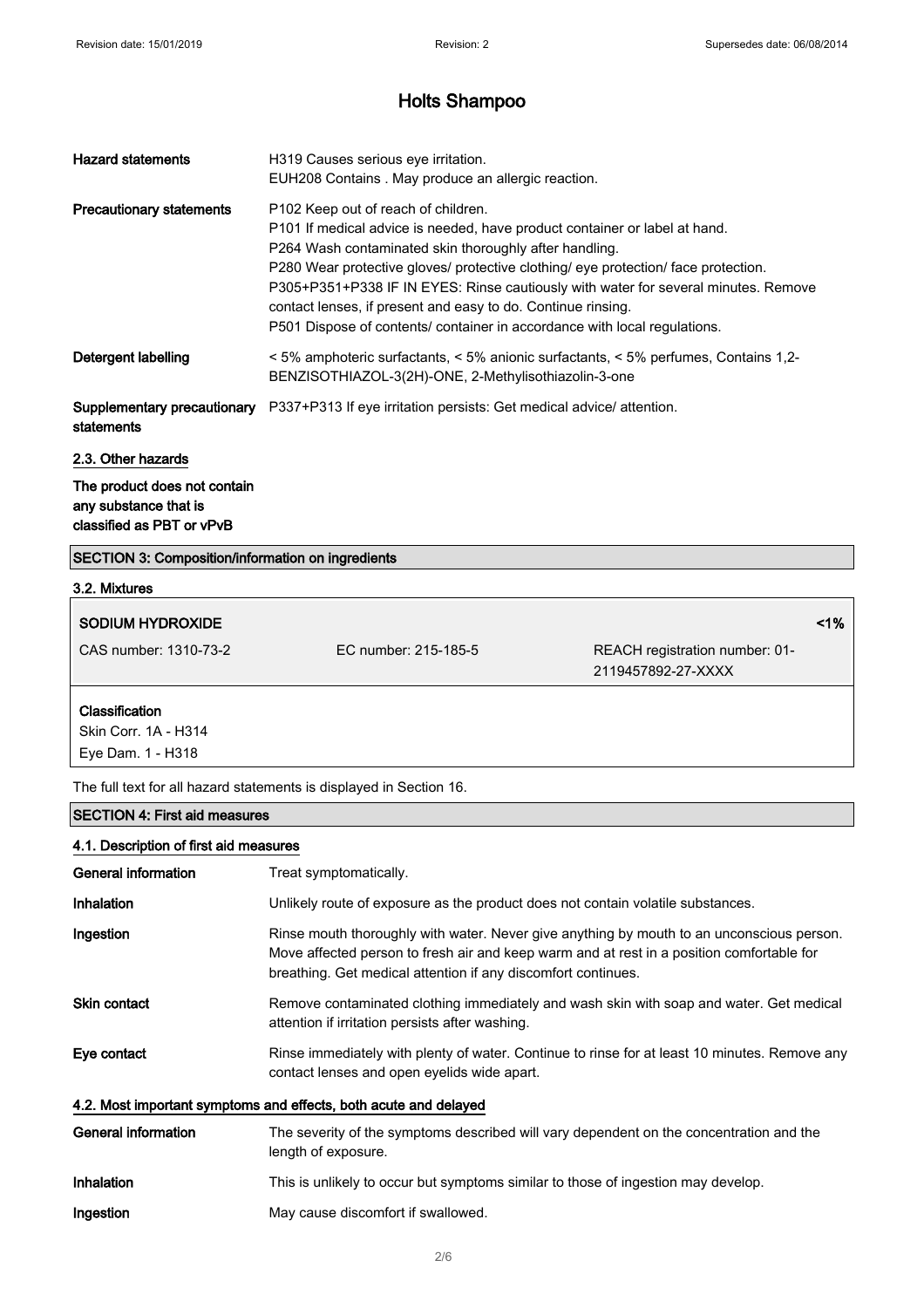| Skin irritation. Prolonged skin contact may cause redness and irritation.                                                                                                                                                           |  |
|-------------------------------------------------------------------------------------------------------------------------------------------------------------------------------------------------------------------------------------|--|
| Irritation of eyes and mucous membranes. Prolonged contact may cause redness and/or<br>tearing.                                                                                                                                     |  |
| 4.3. Indication of any immediate medical attention and special treatment needed                                                                                                                                                     |  |
| Treat symptomatically.                                                                                                                                                                                                              |  |
| <b>SECTION 5: Firefighting measures</b>                                                                                                                                                                                             |  |
|                                                                                                                                                                                                                                     |  |
| The product is non-combustible. Use fire-extinguishing media suitable for the surrounding fire.                                                                                                                                     |  |
| 5.2. Special hazards arising from the substance or mixture                                                                                                                                                                          |  |
| In case of fire, toxic and corrosive gases may be formed. No unusual fire or explosion hazards<br>noted.                                                                                                                            |  |
| Thermal decomposition or combustion may liberate carbon oxides and other toxic gases or<br>vapours. Oxides of carbon. Oxides of nitrogen.                                                                                           |  |
|                                                                                                                                                                                                                                     |  |
| No specific firefighting precautions known.                                                                                                                                                                                         |  |
| Special protective equipment<br>Use protective equipment appropriate for surrounding materials.                                                                                                                                     |  |
| SECTION 6: Accidental release measures                                                                                                                                                                                              |  |
|                                                                                                                                                                                                                                     |  |
| 6.1. Personal precautions, protective equipment and emergency procedures                                                                                                                                                            |  |
| Wear protective clothing as described in Section 8 of this safety data sheet.                                                                                                                                                       |  |
| 6.2. Environmental precautions                                                                                                                                                                                                      |  |
| Avoid release to the environment. Do not discharge into drains or watercourses or onto the<br>ground.                                                                                                                               |  |
| 6.3. Methods and material for containment and cleaning up                                                                                                                                                                           |  |
| Collect and place in suitable waste disposal containers and seal securely. Label the<br>containers containing waste and contaminated materials and remove from the area as soon<br>as possible. For waste disposal, see Section 13. |  |
| 6.4. Reference to other sections                                                                                                                                                                                                    |  |
| For personal protection, see Section 8. For waste disposal, see section 13.                                                                                                                                                         |  |
| <b>SECTION 7: Handling and storage</b>                                                                                                                                                                                              |  |
| 7.1. Precautions for safe handling                                                                                                                                                                                                  |  |
| Avoid spilling. Avoid contact with skin and eyes.                                                                                                                                                                                   |  |
| 7.2. Conditions for safe storage, including any incompatibilities                                                                                                                                                                   |  |
| Keep only in the original container. Keep away from food, drink and animal feeding stuffs.<br>Store in a cool and well-ventilated place.                                                                                            |  |
| Unspecified storage.                                                                                                                                                                                                                |  |
|                                                                                                                                                                                                                                     |  |
|                                                                                                                                                                                                                                     |  |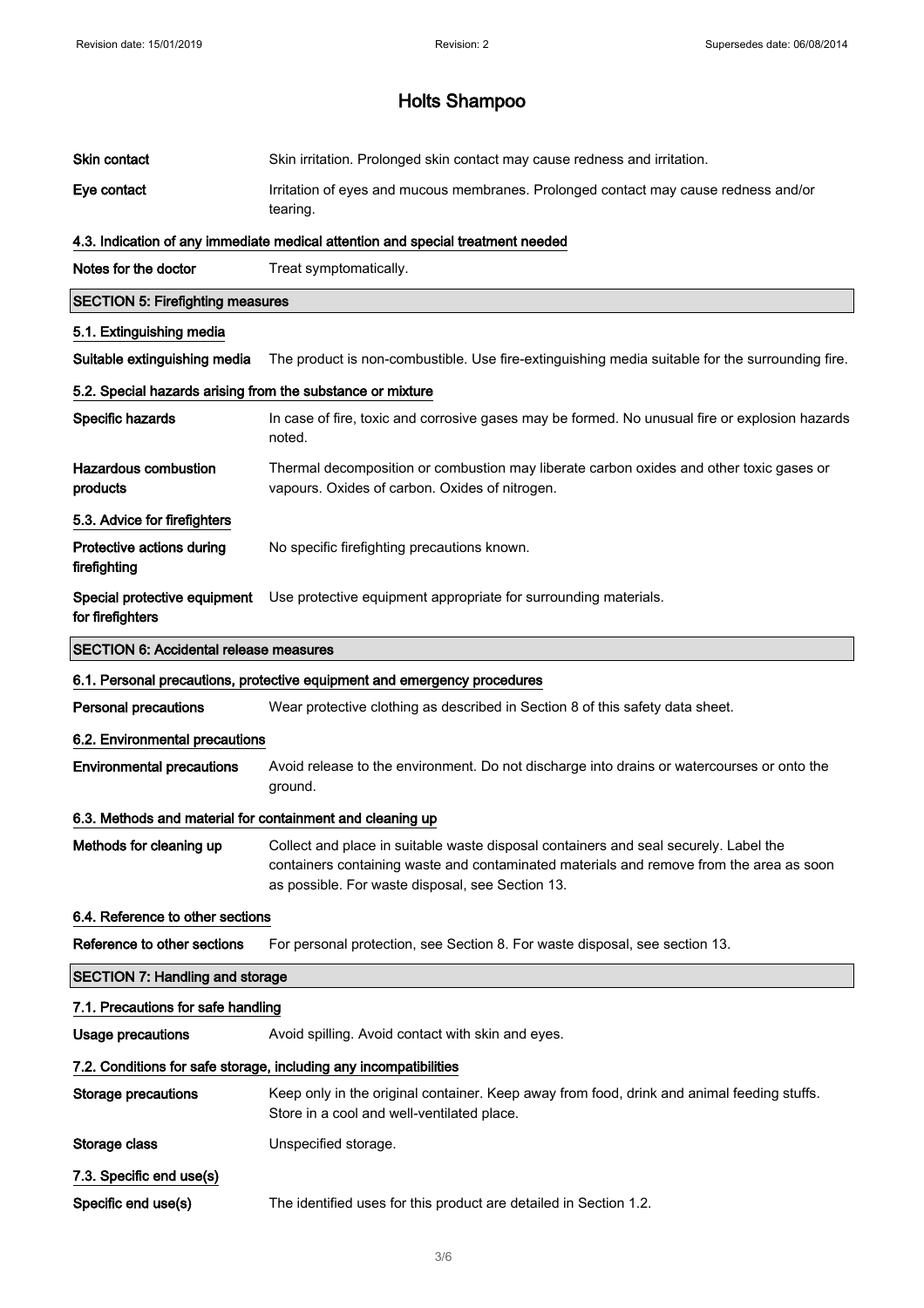# SECTION 8: Exposure controls/Personal protection

## 8.1. Control parameters

#### Occupational exposure limits

### SODIUM HYDROXIDE

Long-term exposure limit (8-hour TWA): WEL Short-term exposure limit (15-minute): WEL 2 mg/m<sup>3</sup> WEL = Workplace Exposure Limit

#### 8.2. Exposure controls

#### Protective equipment



| Appropriate engineering<br>controls | No specific ventilation requirements.                                                                                                                |
|-------------------------------------|------------------------------------------------------------------------------------------------------------------------------------------------------|
| Eye/face protection                 | Wear chemical splash goggles.                                                                                                                        |
| Hand protection                     | Chemical-resistant, impervious gloves complying with an approved standard should be worn if<br>a risk assessment indicates skin contact is possible. |
| Other skin and body<br>protection   | Wear appropriate clothing to prevent reasonably probable skin contact.                                                                               |
| Hygiene measures                    | Wash hands after handling.                                                                                                                           |
| <b>Respiratory protection</b>       | Respiratory protection not required.                                                                                                                 |

# SECTION 9: Physical and chemical properties

# 9.1. Information on basic physical and chemical properties

| Appearance                                  | Coloured liquid.                                                    |
|---------------------------------------------|---------------------------------------------------------------------|
| Colour                                      | Green.                                                              |
| Odour                                       | Lemon.                                                              |
| pH                                          | pH (concentrated solution): 8 - 10                                  |
| Flash point                                 | °C Closed cup. Not relevant.                                        |
| <b>Relative density</b>                     | 1.007 @ 20°C                                                        |
| Solubility(ies)                             | Miscible with water.                                                |
| <b>Viscosity</b>                            | 30 cP @ 20°C                                                        |
| 9.2. Other information                      |                                                                     |
| <b>SECTION 10: Stability and reactivity</b> |                                                                     |
| 10.1. Reactivity                            |                                                                     |
| Reactivity                                  | There are no known reactivity hazards associated with this product. |
| 10.2. Chemical stability                    |                                                                     |

Stability Stable under the prescribed storage conditions.

#### 10.3. Possibility of hazardous reactions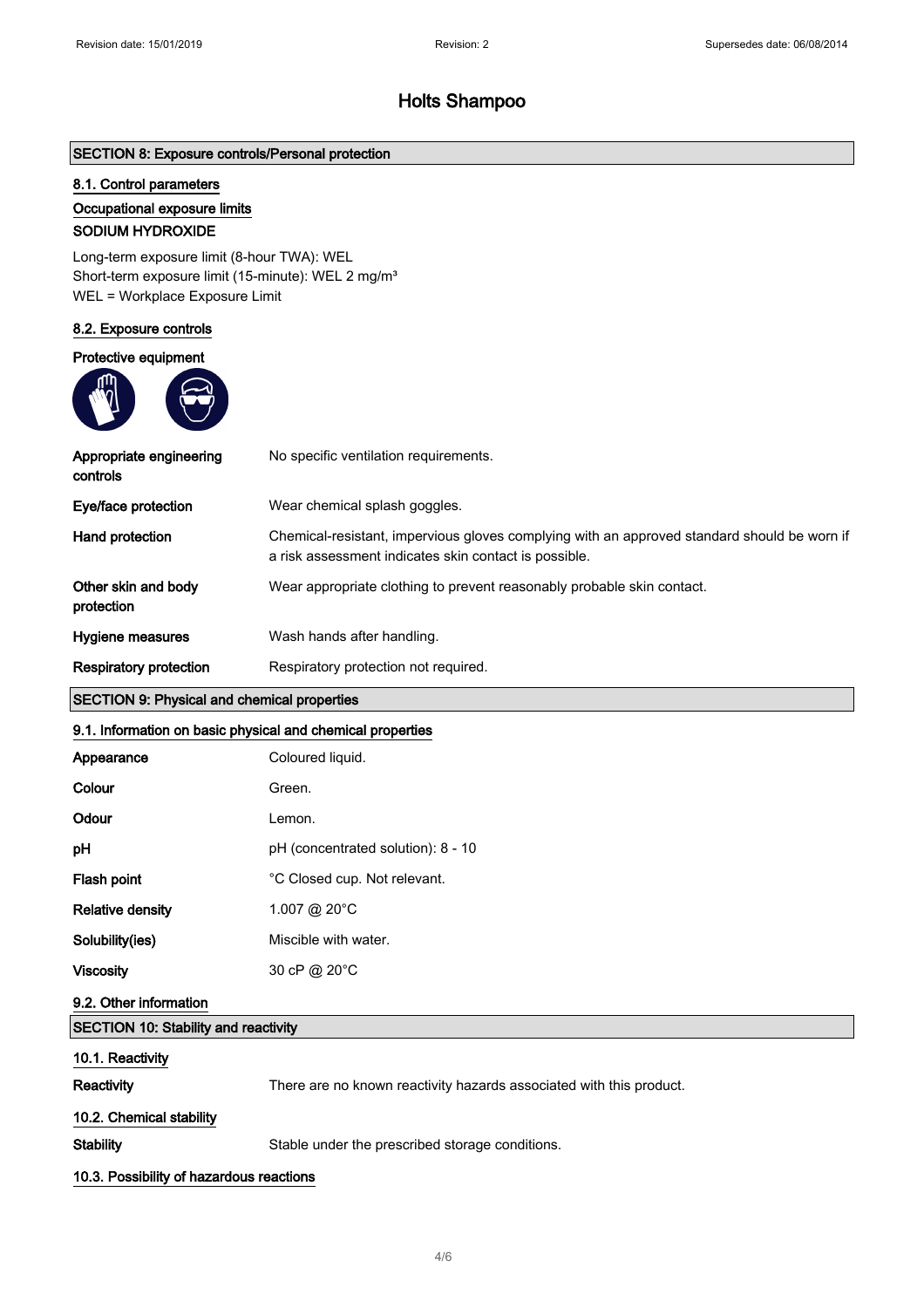| Possibility of hazardous<br>reactions                       | Not applicable. Will not polymerise.                                                                                                                                          |
|-------------------------------------------------------------|-------------------------------------------------------------------------------------------------------------------------------------------------------------------------------|
| 10.4. Conditions to avoid                                   |                                                                                                                                                                               |
| <b>Conditions to avoid</b>                                  | Avoid heat. Avoid freezing.                                                                                                                                                   |
| 10.5. Incompatible materials                                |                                                                                                                                                                               |
| Materials to avoid                                          | No specific material or group of materials is likely to react with the product to produce a<br>hazardous situation.                                                           |
| 10.6. Hazardous decomposition products                      |                                                                                                                                                                               |
| Hazardous decomposition<br>products                         | Does not decompose when used and stored as recommended. Oxides of carbon. Thermal<br>decomposition or combustion may liberate carbon oxides and other toxic gases or vapours. |
| <b>SECTION 11: Toxicological information</b>                |                                                                                                                                                                               |
| 11.1. Information on toxicological effects                  |                                                                                                                                                                               |
| <b>Toxicological effects</b>                                | No information available.                                                                                                                                                     |
| <b>SECTION 12: Ecological information</b>                   |                                                                                                                                                                               |
| 12.1. Toxicity<br>12.2. Persistence and degradability       |                                                                                                                                                                               |
| Persistence and degradability The product is biodegradable. |                                                                                                                                                                               |
| 12.3. Bioaccumulative potential                             |                                                                                                                                                                               |
| <b>Bioaccumulative potential</b>                            | The product is not bioaccumulating.                                                                                                                                           |
| 12.4. Mobility in soil                                      |                                                                                                                                                                               |
| <b>Mobility</b>                                             | The product contains substances which are water-soluble and may spread in water systems.                                                                                      |
| 12.5. Results of PBT and vPvB assessment                    |                                                                                                                                                                               |
| Results of PBT and vPvB<br>assessment                       | This product does not contain any substances classified as PBT or vPvB.                                                                                                       |
| 12.6. Other adverse effects                                 |                                                                                                                                                                               |
| Other adverse effects                                       | None known.                                                                                                                                                                   |
| <b>SECTION 13: Disposal considerations</b>                  |                                                                                                                                                                               |
| 13.1. Waste treatment methods                               |                                                                                                                                                                               |
| <b>Disposal methods</b>                                     | Dispose of waste to licensed waste disposal site in accordance with the requirements of the<br>local Waste Disposal Authority.                                                |
| <b>SECTION 14: Transport information</b>                    |                                                                                                                                                                               |
| General                                                     | The product is not covered by international regulations on the transport of dangerous goods<br>(IMDG, IATA, ADR/RID).                                                         |
| 14.1. UN number                                             |                                                                                                                                                                               |
| Not applicable.                                             |                                                                                                                                                                               |
| 14.2. UN proper shipping name                               |                                                                                                                                                                               |
| Not applicable.                                             |                                                                                                                                                                               |
| 14.3. Transport hazard class(es)                            |                                                                                                                                                                               |